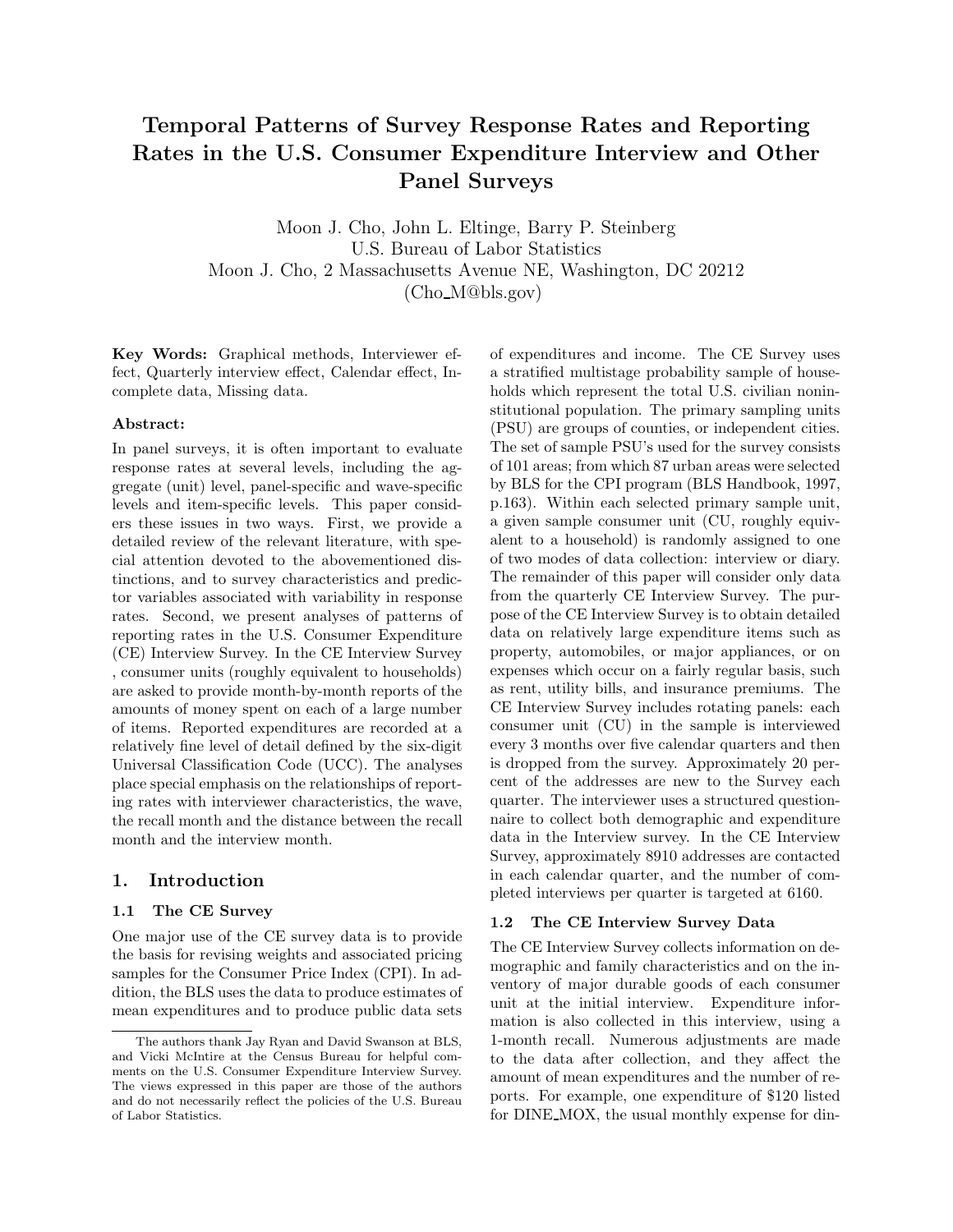ing out, could be split out ("allocated") into various subcategories at a later stage of data processing. Some of the adjustments which are discussed in Silberstein and Jacobs (1989) are the current-month adjustment, imputation, and aggregation. When Silberstein worked on the 1984 CE data (apparel and home furnishing), she found that the analyses based on reports and expenses were consistent. The data used for this study is a processed data, generated from the CE Phase 3 databases. Note that the data analyzed in Eltinge and Cho (2003) covered the similar quarters, but was an earlier data processing stage. However, both datasets should have the same total amount of expenditure on the respective quarter. Our example data comes from the 190 expenditure items of the 2000 U.S. CE Interview Survey.

### **1.3 Previous findings**

Bailar (1989) note that "Bias is observed when a significantly higher or lower level for a characteristic occurs in the first interview than in subsequent interviews, when one would expect the same level. This is the case for the number of employed and unemployed, the number of persons victimized by crime, the number of people with illnesses who visited a doctor, the number of people who worked more than 35 hours a week, the number of alterations and repairs on a housing unit, and the amount of money spent on consumer goods." For daily or weekly expenditure diaries, several authors have reported systematic declines in expenditure estimates. They observed that the estimates of the first week are higher than those of subsequent week(s), that the average estimate of the first day of the first week is greater than the overall average estimate, and that the average estimate of the first day of the week is greater than the average estimate of the week. See, e.g., Silberstein and Scott (1991), Dippo et al. (1977), Pearl (1977) for the CE Diary Survey; and Kemsley and Nicholson (1960), Kemsley (1961), and Turner (1961) for the United Kingdom Family Expenditure Survey. Bailar (1989) mentioned that Mooney's finding (1962) followed the above mentioned pattern; there was a higher number of reports on medically attended illnesses in the initial interview compared to the subsequent interviews. Mooney's evaluation was also based on the diaries kept by respondents, and the number of reports in the subsequent interviews were biased severely downward in his case. In addition, Bailar (1989) reported that the unemployment rate was significantly higher in the first interview compared to later interviews for the Current Population Survey for the time period January 1983 to October 1984. Silberstein (1990) reported that the first wave of the panel survey in unbounded interviews in the CE Interview Survey exhibited higher expenditure means than the overall means for the subsequent four waves, even after estimated telescoping effects were deducted. In the same study, she showed that there was a significantly greater number of reported expenses of \$100 or more in the first wave than the subsequent four waves, but reporting rates for smaller expenses were not significantly different across the waves. Several researchers have studied the impact of interviewers on response rates. Groves and Couper (1998) found that survey interviewers play a crucial role in reducing the unit nonresponse. They speculated on the possible mechanisms through which greater interviewer experience and a heightened sense of confidence may translate into success in the field. Groves and Couper assured that it is less the stable characteristics of interviewers that determine the likelihood of success than the interaction of these characteristics and interviewer behavior with householders that important in gaining cooperation. Gray (1956) examined interviewer variability using examples of items from two surveys. In his examples, he observed that when adequately defined, the factual items showed no significant interviewer variability. He also observed that opinion questions showed appreciable variability that related to the interviewers' own opinions. Kemsley (1965) studied whether expenditure questions are susceptible to interviewer variability, and whether variability varies for different methods and for different types of questions in expenditure surveys. He concluded that many of the conclusions he drew were tentative because of the compounding with the respondents' factors.

# **1.4 Summary of results**

The remainder of this paper presents methodology and empirical results for reporting rates observed in the Consumer Expenditure Interview Survey. For an individual consumer unit, we will define a reporting rate to equal the proportion of CE questionnaire items that receive a nonzero expenditure report from that consumer unit. Section 2.1 defines a finite-population average of these CU-level reporting rates and presents a probability-weighted estimator of this average. Section 2.2 defines related interviewer, interview number and period-specific averages and presents related point estimators. Reporting rates defined at various levels of cross-sectional and temporal aggregation are of practical interest because they may provide relatively simple and accessible indicators of data quality. For example, if a given interviewer has a reporting rate that is un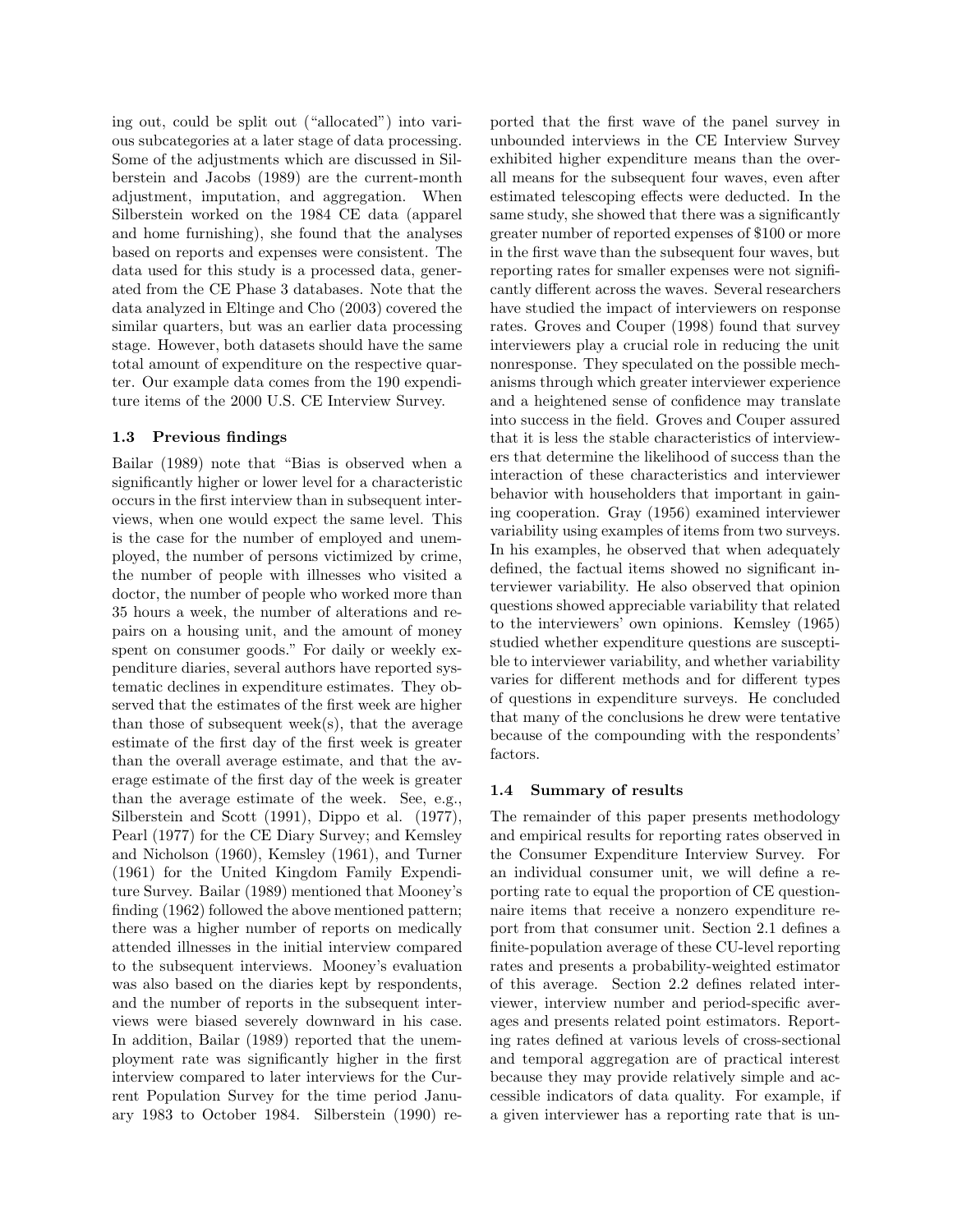usually low (relative to other interviewers covering consumer units with similar demographic and economic characteristics), this may indicate that this interviewer is not probing for expenditures as much as other interviewers are probing. Section 3 through 6 explore relationships between observed reporting rates and interviewer characteristics, interview number, reference month within reference period, and calendar month, respectively. In particular, Section 3.1 compares reporting rates across the four principal CE interviews (labeled interviews 2 through 5), and notes that reporting rates for interview 5 are slightly higher than reports for the previous three interviews. Section 3.2 presents related results on the distribution of interviewer-level reporting rates. Section 4.1 reports that the average reporting rate for supervisory field representatives tend to be substantially lower than those for standard field representatives. For standard field representatives, Section 4.2 explores the relationships between interviewer-level reporting rates and interviewer workload. Section 5 presents related results of overall reporting rates for the most recent, middle, and most distant reference months in a three-month reference period. The higher reporting rates are observed in the more recent months. Consequently, the reporting rate was the highest in the most recent month. Section 6 presents reporting rates across the twelve calendar months, of special interest are a decidedly elevated rate for December and a slightly elevated rate for August, possibly related to true increases in purchase rates associated with holiday shopping and back-to-school shopping, respectively. Section 7 provides some additional discussion of these empirical results and possible follow-up studies.

# **2. Reporting Rates for CE Survey Items**

### **2.1 Aggregate Reporting Rate**

Define  $J_{ic}$  as the number of non-zero reports obtained from an interview *c*, by an interviewer *i*, and  $w_{ic}$  is the associated probability weight. Then a probability-weighted estimator of the overall proportion of nonzero reports is:

$$
\hat{\pi} = \frac{\sum\limits_{i=1}^{I}\sum\limits_{c=1}^{n_i}w_{ic}J_{ic}}{\sum\limits_{i=1}^{I}\sum\limits_{c=1}^{n_i}w_{ic}J}
$$

where  $I$  is the number of interviewers,  $n_i$  is the total number of interviews conducted by an interviewer *i*, and *J* is the total number of item categories in our data. We also define  $\hat{\pi}_{uw}$  as an unweighted estimator of the overall proportion of nonzero reports:

$$
\hat{\pi}_{uw} = \frac{\sum_{i} \sum_{c} J_{ic}}{\sum_{i} \sum_{c} J} .
$$

Also define  $\hat{\pi}_Q$  as a vector whose element is the weighted reporting rate for each interview number such that  $\hat{\pi}_Q = [\hat{\pi}_{Q_2}, \hat{\pi}_{Q_3}, \hat{\pi}_{Q_4}, \hat{\pi}_{Q_5}]', \hat{\pi}_{Q_2} =$  $\overline{\Sigma}$ i  $\overline{r}$  $\sum_c w_{ic} J_{ic} \times I_{Q2}$ }/{ $\sum_i$ i  $\sum$  $\sum_{c} w_{ic} J_{ic} \times I_{Q2}$ } where  $I_{Q2}$ is the indicator for the second interview. The aggregate-level reporting rates for recall months, calendar months, and workload groups are defined in the similar way. The variance estimates are obtained by the balanced repeated replication method with 44 replicate weights.

#### **2.2 Interviewer-level Reporting Rate**

Define  $\hat{\pi}_{i,uw}$  as an unweighted estimator of the proportion of nonzero reports for an interviewer *i*:

$$
\hat{\pi}_{i,uw} = \frac{\sum_{c=1}^{n_i} J_{ic}}{n_i J} .
$$

Analysis on the coefficient of variation estimates of associated final weights for interviewers demonstrated that weights are generally homogeneous within interviewers. This implies that design effects are relatively small, and analysis on the unweighted reporting rate at the interviewer level is approximately equivalent to the weighted reporting rate.

#### **3. Interview Number Effect**

In the CE Interview Survey, each selected consumer unit is asked to participate in a total of five interviews. The first interview collects data for only bounding purposes (BLS Handbook 1997, pp. 161- 162), and will not be considered here. The second through fifth interviews are conducted at threemonth intervals. In each of these interviews, the consumer unit is asked to report expenditures for the past three months. Only the second and the fifth interviews collect data on a financial profile of the consumer unit; thus, those financial data are excluded from further analysis here.

### **3.1 Overall Interview Number Effect**

For panel surveys of this type such as CPS (see section 1.3); response rates have been observed to vary across the interview number (wave). Consequently, for our current work, we compared the distributions of weighted item reporting rates across interview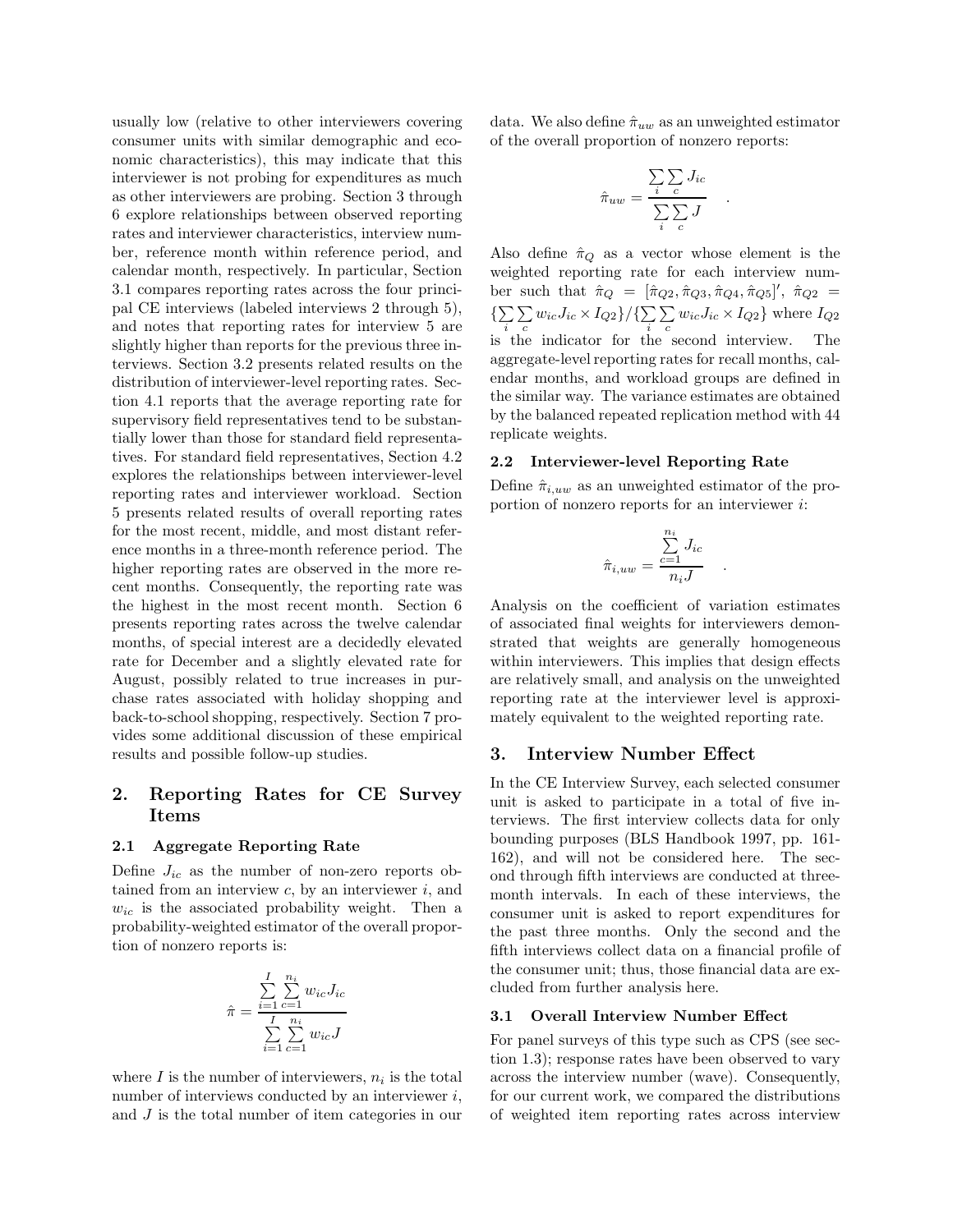numbers (2 through 5). Figure 1 displays point estimates and pointwise 95% confidence intervals for the weighted reporting rates. Note especially that the fifth interview has somewhat higher reporting rates. To explore further the association between reporting rates and interview number, consider the null hypothesis  $H_0: \pi_{Q2} = \pi_{Q3} = \pi_{Q4} = \pi_{Q5}$ , and define the quadratic-form test statistic,

$$
T_Q = (A\hat{\pi}_Q)' \left\{ A\hat{V}_{BRR-Q}A' \right\}^{-1} (A\hat{\pi}_Q)
$$

where A is the  $3 \times 4$  contrast matrix,  $V_{BRR-Q}$  is the design-based covariance matrix estimator for  $\hat{\pi}_Q$ , computed using the balanced repeated replication method. Under the null hypothesis,  $T_Q$  is distributed approximately as a scalar multiple of  $F_{(3,38)}$  In our example,  $T_Q$  is 45.43 which exceeded the cutoff point of 9.01 at  $\alpha = 0.05$ . Hence, we conclude that the association between the interview number and the reporting rate is statistically significant. The total numbers of completed interviews are, respectively, 7632, 7717, 7625 and 7689.

# **3.2 Interview Number and Interviewer Effect**

We computed the unweighted reporting rates  $\hat{\pi}_{i,uw}$ separately for each interviewer for each interview number. For interviewer and interview number combinations that had fewer than five sample CUs, the estimates  $\hat{\pi}_{i,uw}$  tended to be very unstable and thus are excluded from the analysis here.

Figure 2 presents side-by-side boxplots of the unweighted reporting rate estimates separately for each interview number. For each interview number group, the middle line in the box corresponds to the median, the dot corresponds to the mean, the upper and lower bounds of the box correspond to the sample upper and lower quartiles, and the upper and lower whiskers correspond to the largest and smallest sample values respectively. Note that the median values of the groups, 0.144, 0.144, 0.142, and 0.147 respectively are approximately equal contrast with increase in mean for 5th interview. When we include all interviewers regardless of their workloads, the median values of the four groups are 0.145, 0.143, 0.141, and 0.147 respectively.

# **4. Interviewer Effect**

The CE Interview Survey has approximately 500 field representatives (FR) and 200 supervisory field representatives (SFR) working in the program at any given month. FR are interviewers who carry regular assignments of interviews. SFR do not carry a regular monthly assignment, and are usually considered to be the best FR. In addition to doing supervisory work, SFR conduct re-interviews for quality assurance purposes, and conduct interviews for some of the more difficult cases. They sometimes fill in for field representatives on vacation or who have resigned. Due to their supervisory responsibilities, SFR often interview households across more than one PSU in the region especially if the SFR is in a large metropolitan area that has been divided into more than one self-representing PSU. Although not as frequently as SFR, FR also may interview in more than one PSU in the region. Each FR has a unique code inside the same regional office boundary. However, distinct FR may have the same code if they belong to different regions. For example, Mary's code is B06 at Region A, and Tom's code can also be B06 at Region B. New FR are given new codes; old codes are not reused for approximately 3 years. With the CAPI instrument for data collection in April 2003, the CE Survey has different variable fields for FR and SFR which provide more detailed information on interviewers. Prior to that period, office clerks, supervisors, and SFR were classified as the same code.

#### **4.1 Interviewer's Status**

For the current work we compared the distributions of observed item reporting rates across interview numbers (2 through 5) for each interviewer. Because SFR generally have fewer interviews, we include all interviewers regardless of workloads. In Figure 4.1, we compare the median unweighted reporting rates of SFR and FR. It can be shown that the mean unweighted reporting rates have the similar pattern as the median values. Median reporting rates for FR for the interview number 2 to 5 are: 0.148, 0.146, 0.146, and 0.152, respectively. The corresponding median reporting rates for SFR are: 0.138, 0.132, 0.132, and 0.131 respectively.

We observed that the median reporting rates for FR are consistently higher than those of SFR. There are several possible explanations. Firstly. although SFR are considered to be as the best interviewers, the cases they dealt with were harder ones. Also, because interviewer ID codes are not reused for approximately three years, FR who were promoted to SFR still carry their FR ID codes. Note that median reporting rates for the 5th interview are somewhat higher for FR.

#### **4.2 Interviewer Workload**

We also explored the relationship between unweighted reporting rates and interviewer-workloads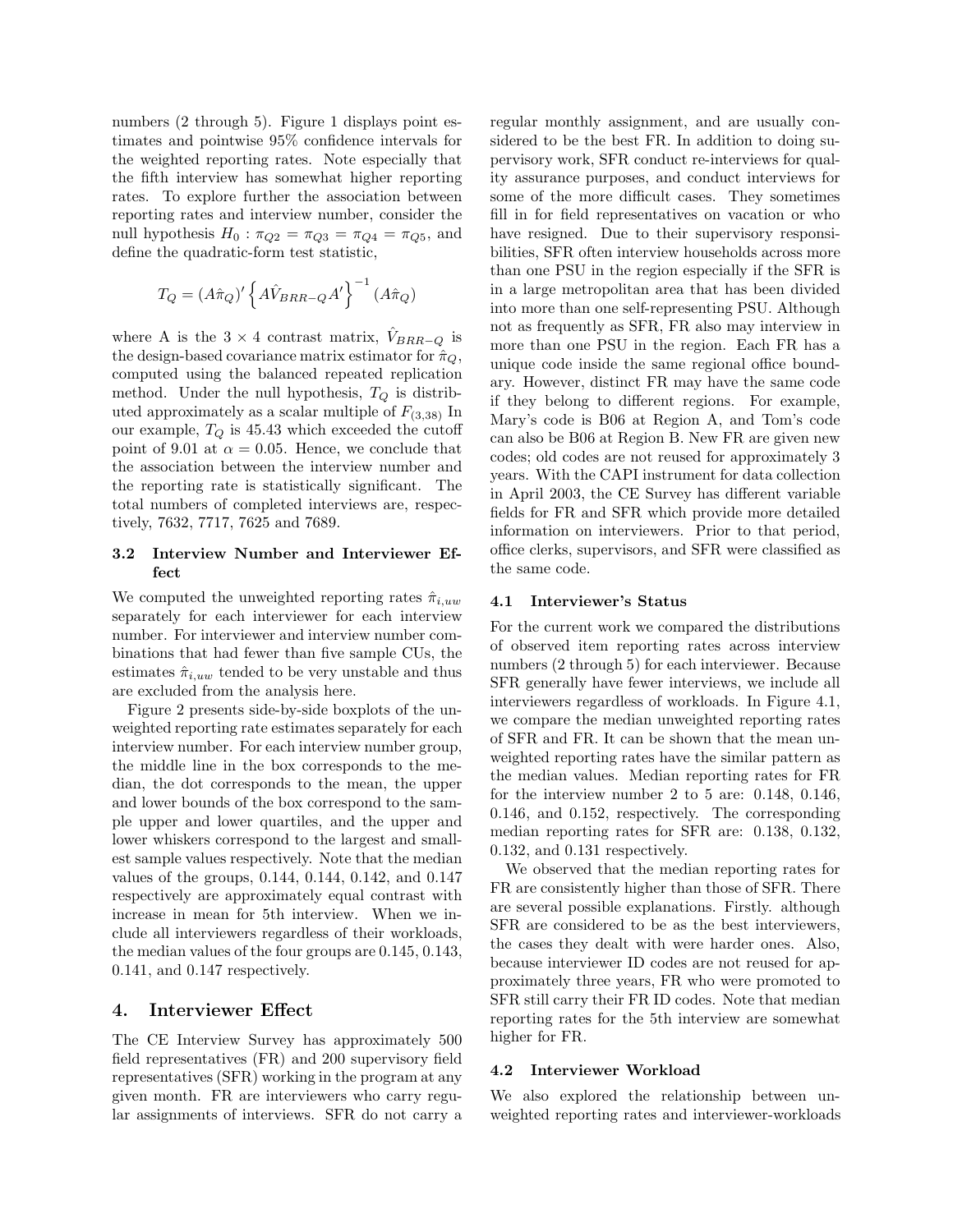for FR where workload is defined to equal  $n_i$ , the number of interviews performed by interviewer *i*.

The numbers of interviews,  $n_i$ , covered by an FR range from 1 to 188, with a mean of 44, a first quartile of 5, a median of 35, and a third quartile of 70. Consequently, we ordered the 596 field representatives according to their workloads from smallest to largest. Second, we computed the 20th percentile (3), 40th percentile (21), 60th percentile (47), and 80th percentile (79) of workloads. Third, we divided the data into five quintile groups. Figure 4.2 presents side-by-side boxplots of the unweighted reporting rates within each of the five quintile workload groups. Note that there is considerable variability in the first workload group. This is because the number of FR are fewer in this group. The median values of the reporting rates for the five groups are, respectively, 0.139, 0.147, 0.146, 0.151, and 0.148.

We then tested whether an interviewer's workload is associated with the reporting rate, based on the null hypothesis  $H_0: \pi_{L1} = \pi_{L2} = \pi_{L3} = \pi_{L4} = \pi_{L5}$ , and the test statistic

$$
T_L = (A\hat{\pi}_L)' \left\{ C\hat{V}_{BRR-L}C' \right\}^{-1} (C\hat{\pi}_L)
$$

where C is the  $4 \times 5$  contrast matrix,  $\hat{\pi}_L$  =  $[\hat{\pi}_{L1}, \hat{\pi}_{L2}, \hat{\pi}_{L3}, \hat{\pi}_{L4}, \hat{\pi}_{L5}]', \hat{\pi}_{L2} = \{\sum$ i  $\overline{r}$  $\sum_c w_{ic}J_{ic} \times$  $I_{L2}$ }/ $\{\sum$ i  $\overline{a}$  $\sum_{c} w_{ic} J_{ic} \times I_{L2}$ , and  $I_{L2}$  is the indicator for the second workload group, and  $\hat{V}_{BRR-L}$  is the design-based covariance matrix estimator for  $\hat{\pi}_L$ , computed using the balanced repeated replication method. Under the null hypothesis,  $T_L$  is distributed approximately as a scalar multiple of  $F_{(4,37)}$ . In our example,  $T_L$  is 2.50 which does not exceed the cutoff point of 11.36 at  $\alpha = 0.05$ . Hence, we conclude that the association between workload effect and reporting rate is not statistically significant.

# **5. Recall Month within Reference Period and Related Recall Effects**

It has been noted by several studies (see Brannan et al., Silberstein, Silberstein and Jacobs) that respondents' retrospective reports are often inaccurate, consequently resulting in the over- or underreporting of the past events. There are two major types of questions in the CE Interview Survey: the first asks for the purchase month for each reported expenditure, the other asks for a quarterly amount of expenditure. We did preliminary analysis on the data obtained from both types questions for the current paper. We also analyzed the data which was recorded for a specific month. Figure 3 presents the side-by-side confidence intervals of weighted reporting rate for selected UCCs for each recall month. Weighted mean reporting rates for the selected UCCs were 0.142, 0.123, and 0.118 and unweighted mean reporting rates were 0.145, 0.125, and 0.120 for 1-month, 2-month, and 3-month respectively.

# **6. Effects of Calendar Month**

Weighted mean reporting rates,  $\hat{\pi}$ , for the calendar months January to December are: 0.140, 0.139, 0.141, 0.141, 0.142, 0.143, 0.143, 0.147, 0.141, 0.143, 0.145, and 0.163, respectively. The corresponding unweighted mean reporting rates,  $\hat{\pi}_{uw}$ , are: 0.142, 0.142, 0.144, 0.144, 0.145, 0.146, 0.146, 0.149, 0.143, 0.145, 0.146 and 0.166, respectively. We carried a standard quadratic form test for equality of reporting rates across the twelve months, and rejected the null hypothesis of equality at the  $\alpha = 0.05$  level of significance. However, for the current explanatory analysis, it would be more informative to show the side-by-side confidence interval plots as in Figure 4.

# **7. Discussion**

Contrary to observations from previous studies, the first interview has no outstanding reporting rates, while the fifth interview has relatively high reporting rates. In Section 4, we observed that the median reporting rates for a FR are consistently higher than those of a SFR. The median reporting rates for the 5th interview are considerably higher for a FR. The reference period for most questions in the second through fifth interviews is "since the first of the month, three months ago" This includes the month of the interview. The current month data is excluded from the CE processes that go into the final Phase 3 database. However they are loaded into the database three months later. More specifically, the data reported in the interview month of the first interview is brought forward and loaded into the database of the second interview. The second, third and fourth interviews follow the same procedure. Only for the fifth interview the CE Interview Survey discards the current month expenditure report. Hence the most distant month data is compounded with the current month data. In future study, analyzing the proportion of current month data to the most distant month data will be interesting. Since CE data is adjusted and aggregated at several different phases, which affects the mean number of reports, it would be interesting to check whether our study on reporting rates is consistent with the study on the CE expenditure. Caution should be given when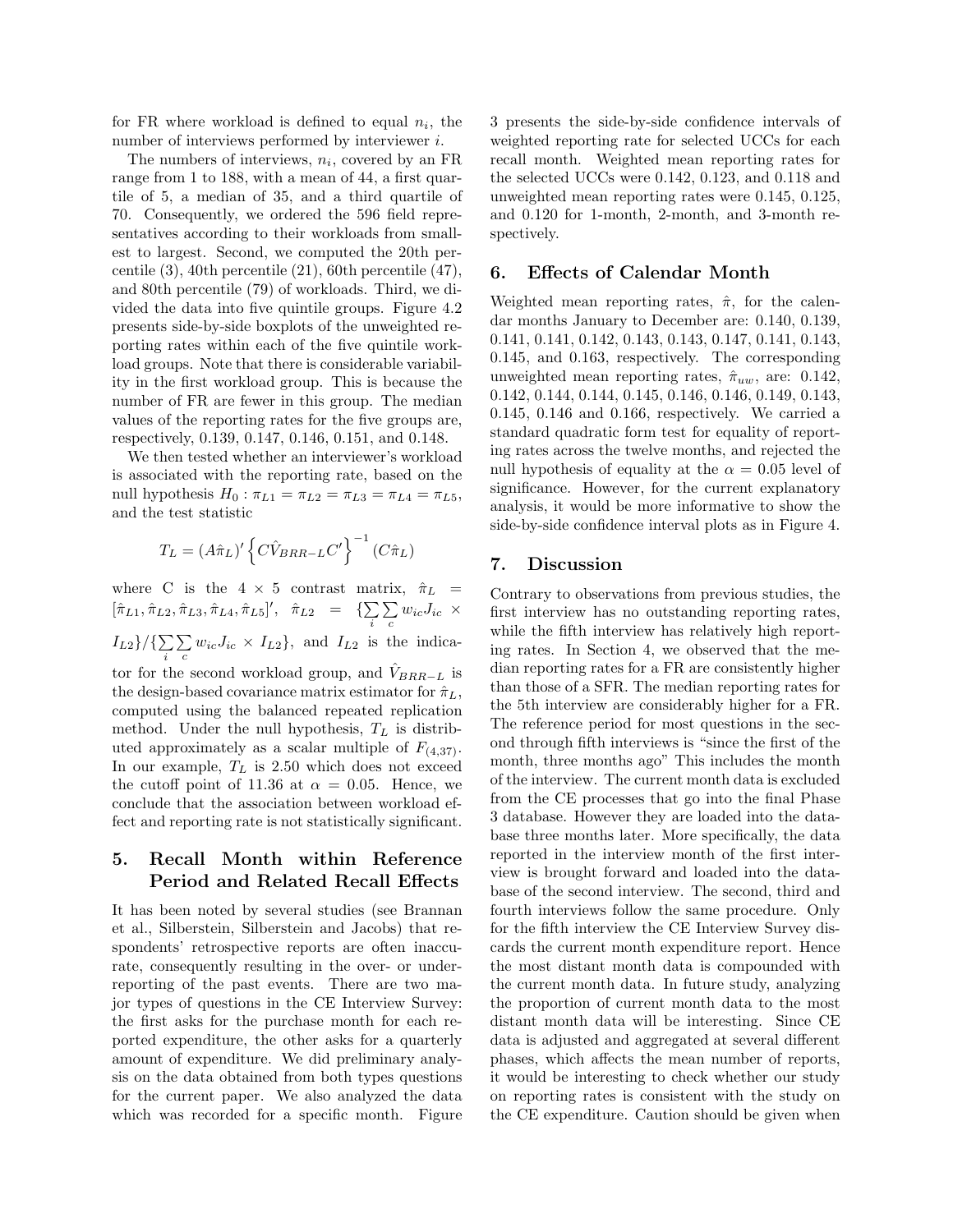one attributes what he or she observes in Section 5 to either recall or telescoping. In an experimental setting, studies such as Brennan et al. (1996) have been done to minimize telescoping. Brennan et al. (1996) pointed out the confusion on over-reporting with forwarding telescoping. They suggested referring to the effect (over-reporting) rather than the assumed cause (forward telescoping) when the cause cannot be confirmed.

# **8. References**

Bailar, B. (1989). Information Needs, Surveys, and Measurement Errors. In D. Kasprzyk, G. Duncan, G. Kalton and M.P. Singh (eds.), *Panel Surveys*, pp 1-24, New York: John Wiley & Sons, Inc.

Brennan, M., Chan, J., Hini D., and Esslemont, D(1996). Improving the Accuracy of Recall Data: A Test of Two Procedures. *Marketing Bulletin*, 7, pp20-29. Available at http://marketingbulletin.massey.ac.nz/article7/article3b.asp

Dippo, C., Coleman, J., and Jacobs, C. (1977). Evaluation of the 1972-73 Consumer Expenditure Survey. *Proceedings of the Section on Social Statistics*, American Statistical Association, pp. 486-491.

Eltinge, J., and Cho, M. (2003). Nonidentified Item Nonresponse and Reporting Rate in the U.S. Consumer Expenditure Interview Survey. *Proceedings of the 14th International Workshop on Household Survey Nonresponse*. Belgium. Available at http://www.nonresponse.org

Gabler, S., Haeder, S., and Lahiri, P. (1999). A Model Based Justification of Kish's Formula for Design Effects for Weighting and Clustering, *Survey Methodology*, vol. 25, pp. 105-106, 1999.

Gray, P. (1956). Examples of Interview Variability Taken from Two Sample Surveys. *Applied Statistics*, Vol. 5, No. 2 (June 1956), pp. 73-85.

Groves, R., and Couper, M. (1998). *Nonresponse in Household Interview Surveys*. New York: John Wiley & Sons, Inc.

Kemsley, W. (1961). The Households Expenditure Enquiry of the Ministry of Labor: Variability in the 1953-54 Enquiry. *Applied Statistics*, Vol. 10, No. 3 (November 1961), pp. 117-135.

Kemsley, W. (1965). Interviewer Variability in Expenditure Surveys. *Journal of the Royal Statistical Society*, Vol.128, No. 1, pp. 118-139.

Kemsley, W. (1965). Interviewer Variability in Expenditure Surveys. *Journal of the Royal Statistical* *Society*, Vol.128, No. 1, pp. 118-139.

Kemsley, W., and Nicholson, J. (1960). Some Experiments in Methods of Conducting Family Expenditure Surveys. *Journal of the Royal Statistical Society*, Vol.123, No. 3, pp. 307-328.

Mooney, H. (1962). Methodology in Two California Health Surveys. (*Public Health Monograph* No.70).

Pearl, R. (1977). The 1972-73 U. S. Consumer Expenditure Survey: A Preliminary Evaluation. *Proceedings of the Section on Social Statistics, American Statistical Association*, pp. 492-497.

Silberstein, A., and Jacobs, C. (1989). Symptoms of Repeated Interview Effects in the Consumer Expenditure Interview Survey. In D. Kasprzyk, G. Duncan, G. Kalton and M.P. Singh (eds.),pp 289-303, New York: John Wiley & Sons, Inc.

Silberstein, A. (1990). First Wave Effects in the U.S. Consumer Expenditure Interview Survey. *Survey Methodology*, Vol.16, No. 2, pp. 293-304.

Silberstein, A., and Scott, S. (1991). Expenditure Diary Surveys and Their Associated Errors. In P. Biemer, R. Groves, L. Lyberg, N. Mathiowetz, and S. Sudman (eds.), *Measurement Errors in Surveys*, pp 303-326, New York: John Wiley & Sons, Inc.

Spencer B. (2000). An Approximate Design Effect for Unequal Weighting When Measurement May Correlate With Selection Probabilities. *Survey Methodology*, Vol.26, No. 2 (December, 2000), pp. 137-138.

Turner, R. (1961). Inter-Week Variations in Expenditure Recorded During a Two-Week Survey of Family Expenditure. *Applied Statistics*, Vol.10, No. 3 (November, 1961), pp. 136-146.

Wolter, K. (1979). Composite Estimation in Finite Populations. *Journal of the American Statistical Association*, Vol. 74, No. 367. (Sep., 1979), pp. 604- 613.

Wolter, K. (1985). *Introduction to Variance Estimation*. New York: Springer-Verlag.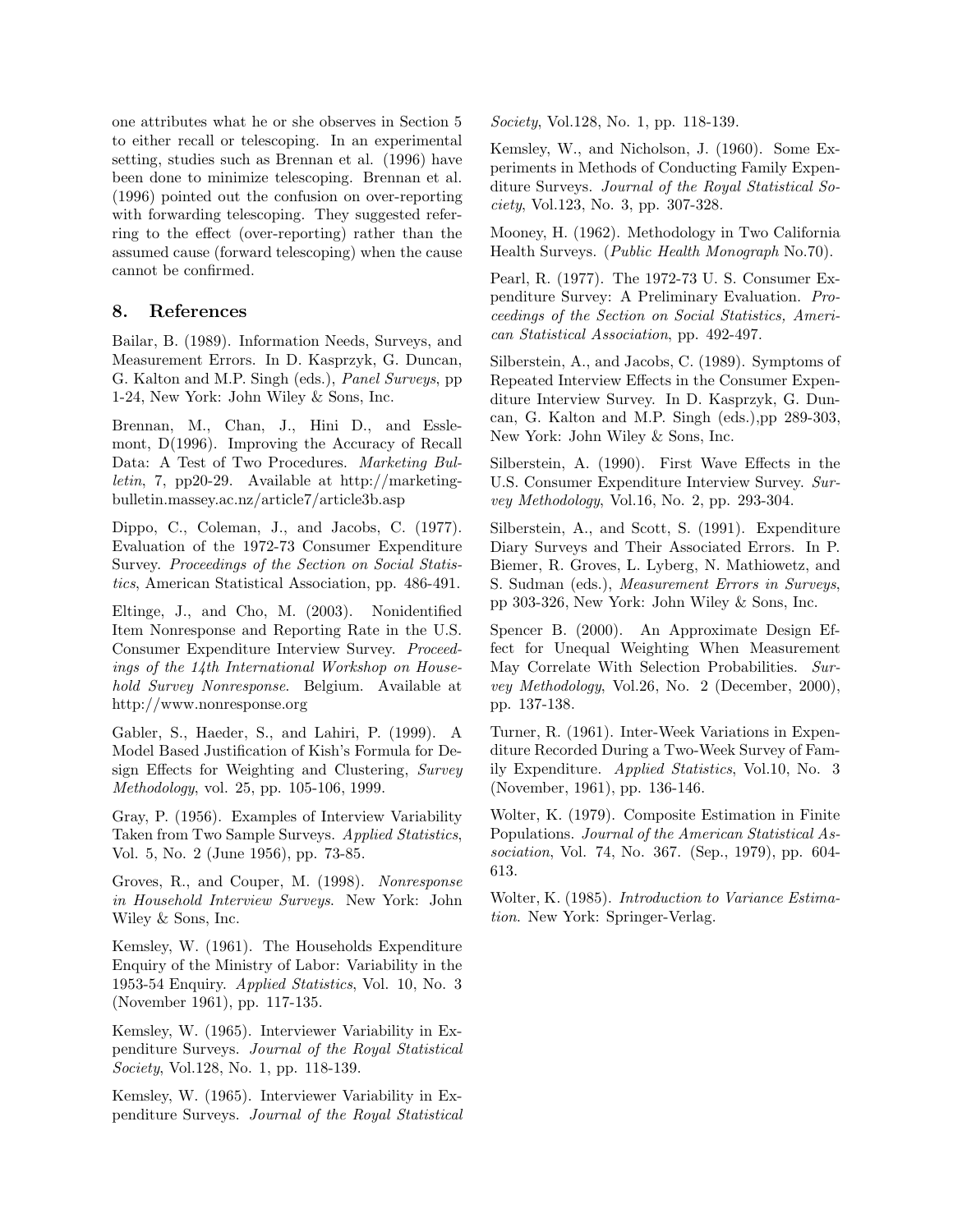

Figure 1: Weighted Reporting Rates and Associated 95% Confidence Intervals for Each Interview Number



Figure 2: Box Plot of Interviewer Reporting Rates for Each Int Num